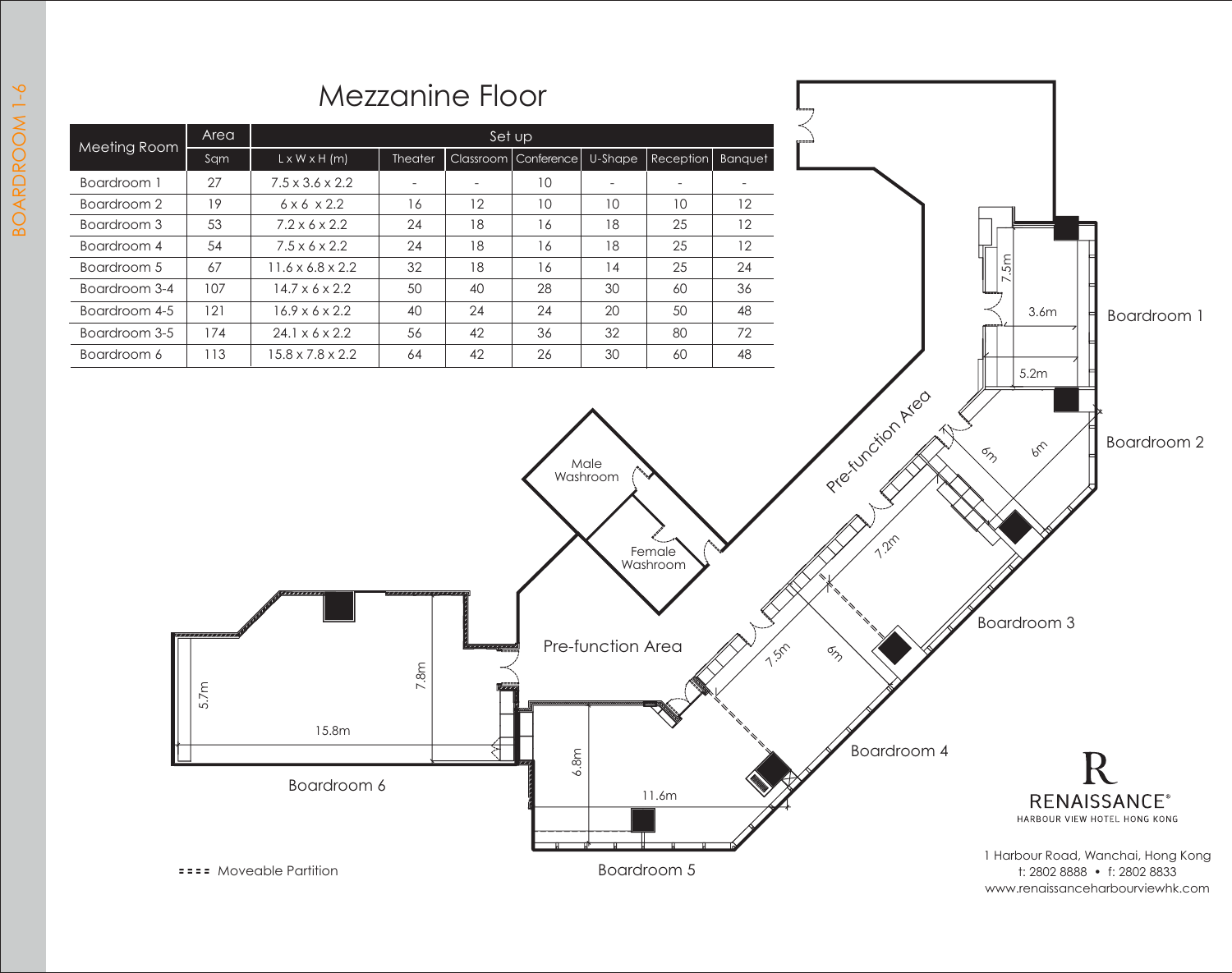## 8/F Function Rooms

|                              | Area | Set up                        |                |                          |            |         |                          |                          |
|------------------------------|------|-------------------------------|----------------|--------------------------|------------|---------|--------------------------|--------------------------|
| Meeting Room                 | Sqm  | $L \times W \times H$ (m)     | <b>Theater</b> | Classroom                | Conference | U-Shape | Reception                | <b>Banquet</b>           |
| Concord Room                 | 669  | $41.4 \times 18.3 \times 2.5$ | 468            | 216                      | 100        | 100     | 700                      | 408                      |
| Pre-function area            | 196  | ۰                             |                | $\overline{\phantom{0}}$ | ۰          |         | $\overline{\phantom{a}}$ | $\overline{\phantom{a}}$ |
| Concord I                    | 327  | $17.8 \times 18.3 \times 2.5$ | 234            | 108                      | 42         | 42      | 250                      | 144                      |
| Concord II                   | 73   | $7.2 \times 10.2 \times 2.5$  | 48             | 24                       | 20         | 20      | 50                       | 36                       |
| Concord III                  | 73   | $7.2 \times 10.2 \times 2.5$  | 48             | 24                       | 20         | 20      | 50                       | 36                       |
| Concord II and III           | 146  | $14.4 \times 10.2 \times 2.5$ | 108            | 48                       | 38         | 29      | 100                      | 72                       |
| Oasis Room                   | 296  | $21.2 \times 17.8 \times 2.5$ | 72             | 60                       | 30         | 26      | 250                      | 168                      |
| Concord Room +<br>Oasis Room | 965  | $53.3 \times 17.8 \times 2.5$ | 560            | 270                      | 100        | 100     | 950                      | 600                      |



1 Harbour Road, Wanchai, Hong Kong t: 2802 8888 • f: 2802 8833 www.renaissanceharbourviewhk.com